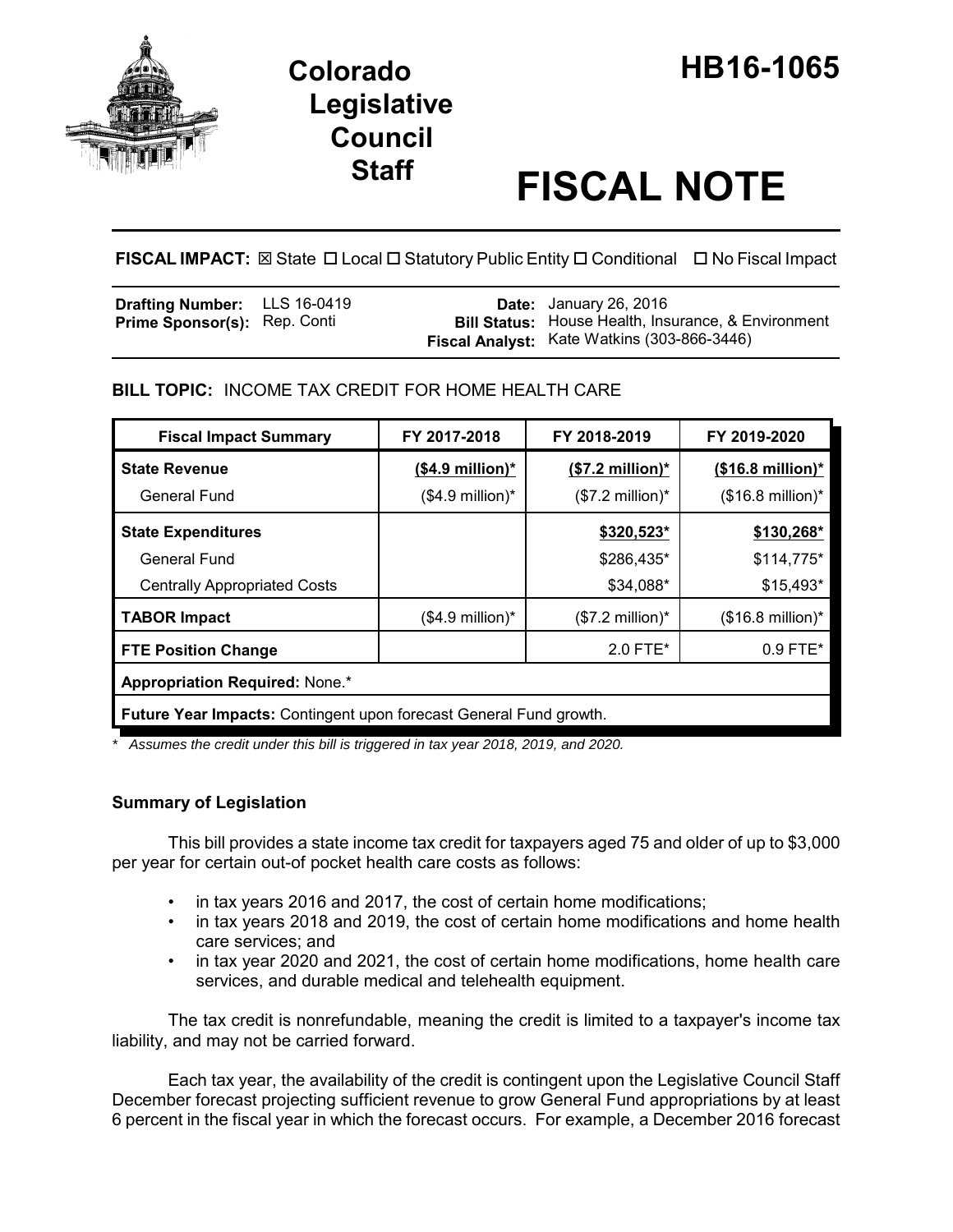January 26, 2016

of sufficient FY 2016-17 revenue would trigger a tax year 2017 credit. If the credit is not available in a given tax year but a taxpayer qualifies, that taxpayers may claim the credit in future years if and when it is available.

To claim the credit, a qualifying senior must obtain a credit certificate signed by a doctor, physician's assistant, nurse practitioner, or home health care agency coordinator listing home health care modifications, equipment, or services needed for the qualifying taxpayer's home health care. Certificates must be submitted with the taxpayer's tax return. Taxpayers may claim a percentage of out-of-pocket home health care costs of the goods and services listed on the certificate based on their federal taxable income and filing status, as shown in Table 1.

| Table 1. Tax Credit Allowable Under HB 16-1065 by Taxpayer Status |                               |                      |  |  |  |
|-------------------------------------------------------------------|-------------------------------|----------------------|--|--|--|
| Percentage of                                                     | <b>Federal Taxable Income</b> |                      |  |  |  |
| <b>Health Care Costs</b>                                          | <b>Single Filers</b>          | <b>Joint Filers</b>  |  |  |  |
| 70%                                                               | \$0 to \$25,000               | \$0 to \$50,000      |  |  |  |
| 35%                                                               | \$25,001 to \$45,000          | \$50,001 to \$90,000 |  |  |  |
| 0%                                                                | More than \$45,000            | More than \$90,000   |  |  |  |

#### **State Revenue**

If the credit is triggered for the 2018, 2019, and 2020 tax year, this bill is expected to reduce General Fund revenue **by \$4.9 million in FY 2017-18 (half-year impact), \$7.2 million in FY 2018-19, and \$16.8 million in FY 2019-20**. Based on the December 2015 Legislative Council Staff forecast, the credit will not be triggered in tax year 2016, and General Fund revenue is not expected to grow at a sufficient pace to trigger the credit in tax year 2017. This bill allows credit amounts that would have been claimed in subsequent years when the credit is triggered. Therefore, if triggered for tax year 2018, the credit could be claimed for qualifying health care costs incurred in 2016, 2017 and 2018.

*Alternative trigger scenarios.* It is possible that forecast General Fund revenue growth will not be sufficient to trigger the credit in 2018, or any subsequent fiscal years. Among other scenarios, it is possible that all six years of the credit could be made available in a single tax year between 2021 and 2025. Table 2 illustrates several trigger scenarios and their expected revenue impact by year. Underlaying assumptions for revenue estimates are provided below.

| Table 2. Estimated HB 16-1065 Revenue Impact Under Different Trigger Scenarios<br>(Dollars in Millions, Shown by Tax Year) |       |       |       |       |        |        |  |
|----------------------------------------------------------------------------------------------------------------------------|-------|-------|-------|-------|--------|--------|--|
| If triggered                                                                                                               | 2016* | 2017  | 2018  | 2019  | 2020   | 2021   |  |
| each year                                                                                                                  | N/A   | \$5.5 | \$4.2 | \$4.6 | \$29.0 | \$31.0 |  |
| only in 2018                                                                                                               | N/A   | N/A   | \$9.7 | N/A   | N/A    | N/A    |  |
| only in 2021                                                                                                               | N/A   | N/A   | N/A   | N/A   | N/A    | \$74.3 |  |

*N/A = Not available due to the trigger not being met.* 

*\* As a result of the December 2015 Legislative Council Staff forecast, the credit will NOT be triggered for tax year 2016.*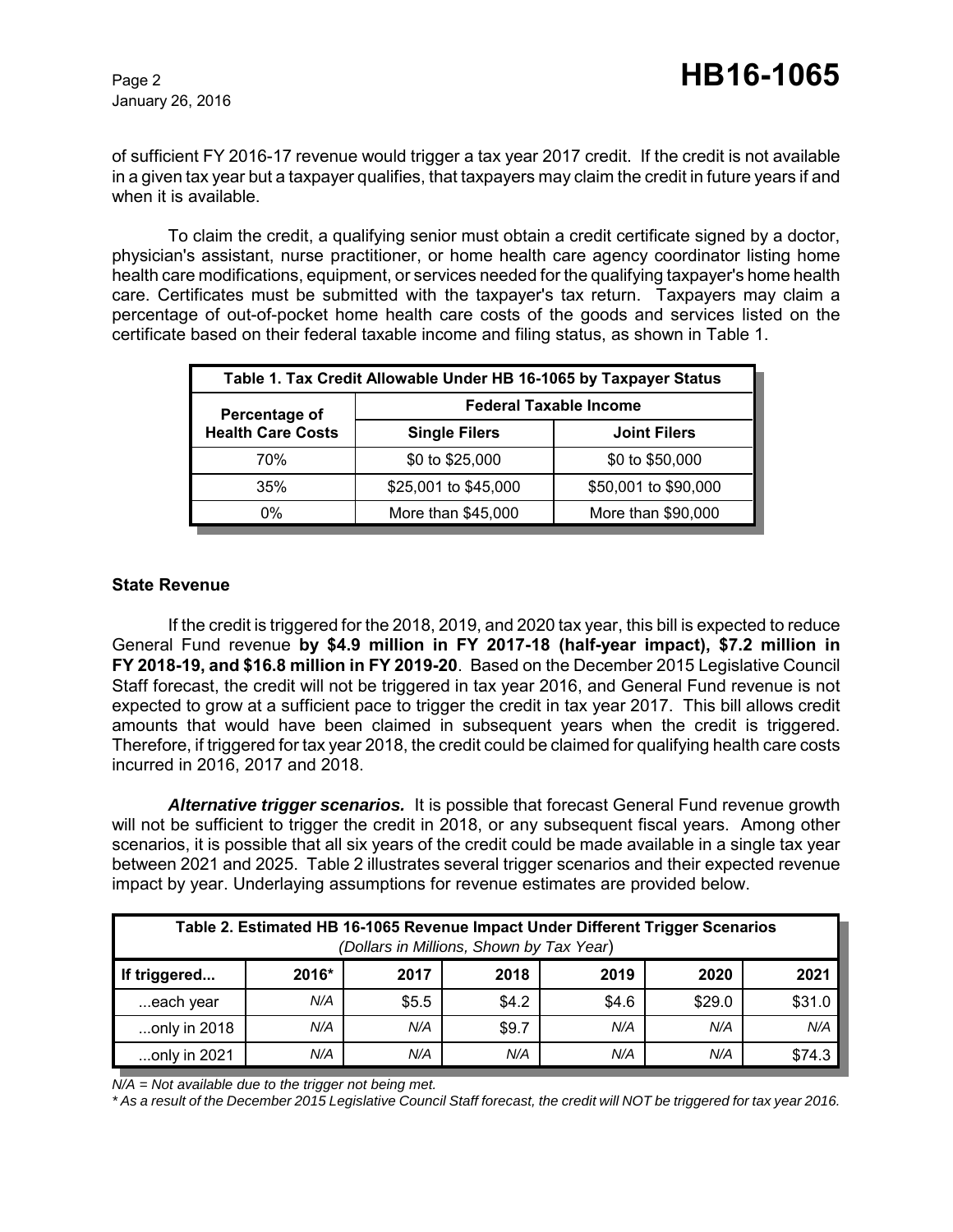January 26, 2016

**Population and average income tax liability.** In 2012, there were 38,521 single filer and 37,016 joint filer taxpayers over the age of 74 with federal taxable incomes that qualify for the credit under this bill. Approximately 17,600 of these taxpayers are assumed to be living in a certified nursing home and will not be eligible for the tax credit. Population estimates were grown by the State Demographer's forecast of growth in the population over age 74. Qualifying taxpayers are projected to have an average state income tax liability of \$213 and \$576, respectively, in tax year 2018, based on tax data for 2012. This is well below the maximum credit of \$3,000.

*Home modifications.* The definition of home modifications under this bill is narrow and the costs for most modifications is expected to well exceed the average income tax liability of qualifying taxpayers. This fiscal note assumes that 10 percent of eligible taxpayers (7,033 filers in tax year 2016) will claim these costs per tax year, and costs claimed will exceed the income tax liability of the average taxpayer.

*Health care services*. This fiscal note assumes that 4 percent of eligible taxpayers will claim out-of-pocket home health service costs (3,190 filers in tax year 2018) each tax year. These costs are expected to exceed the average tax liability of this qualifying population. Based on data from a 2013 study published by the Center for Disease Control, an estimated 17 percent of Coloradans over the age of 75 used home care services in 2011. However, Medicaid or Medicare covered the majority of costs for these patients.

*Durable medical and telehealth equipment.* This fiscal note assumes that 80 percent of eligible taxpayers (70,982 in tax year 2020) will claim a credit for durable medical and telehealth equipment, home modifications and home health care services in tax years 2020 and 2021. Based on the broad definition of durable medical equipment, a majority of eligible taxpayers likely incur costs each year that would qualify for the credit under this bill and, for most, this cost would exceed their income tax liability.

#### **TABOR Impact**

If the credit created by this bill is triggered during a TABOR surplus situation, it will reduce the state's TABOR surplus and the amount of money required to be refunded to taxpayers. For example, if the credit under this bill were triggered for the 2018 tax year and if the state incurred a TABOR surplus in FY 2017-18, this bill would reduce taxpayer refunds from the Six Tier Sales Tax refund mechanism by an estimated \$4.9 million in tax year 2018.

#### **State Expenditures**

If the credit under this bill is triggered in tax year 2018, **General Fund expenditures in the Department of Revenue (DOR) will increase by \$286,435 and 2.0 FTE in FY 2018-19.** If triggered in the two subsequent years, General Fund expenditures will be increased by \$114,775 and 0.9 FTE in FY 2019-20, and by \$625,229 and 4.2 FTE in FY 2020-21. State expenditure impacts could occur sooner, later, or not at all depending on the credit trigger. Expenditures are from auditing, call center, document management and computer programming costs for the DOR, as shown in Table 3 and described below.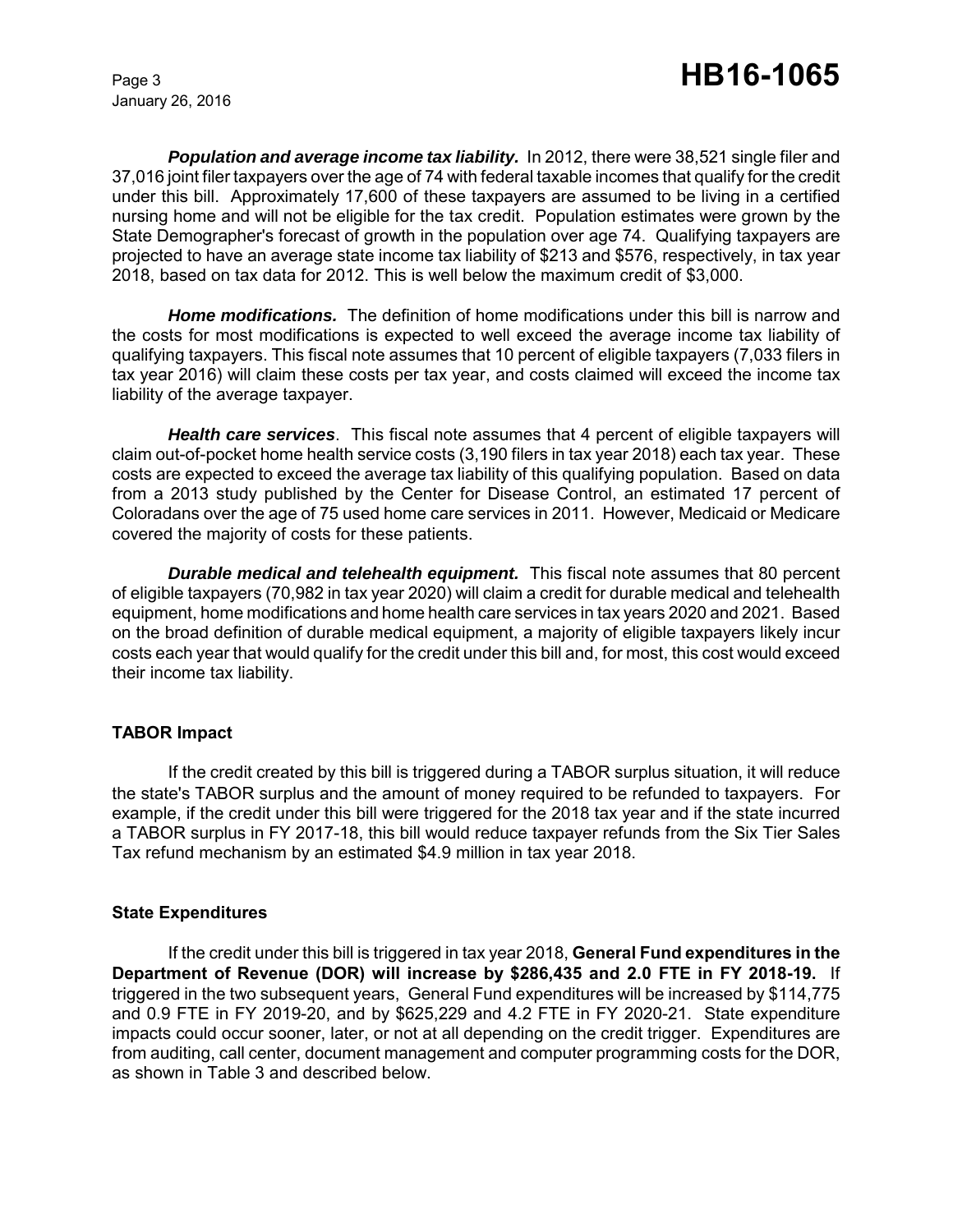| Table 3. Expenditures Under HB 16-1065*            |            |            |            |  |  |  |
|----------------------------------------------------|------------|------------|------------|--|--|--|
| <b>Cost Components</b>                             | FY 2018-19 | FY 2019-20 | FY 2020-21 |  |  |  |
| <b>Personal Services</b>                           | \$85,173   | \$38,328   | \$178,864  |  |  |  |
| FTE.                                               | 2.0 FTE    | $0.9$ FTE  | 4.2 FTE    |  |  |  |
| <b>Operating Expenses and Capital Outlay Costs</b> | \$11,306   | \$5,558    | \$22,802   |  |  |  |
| Document Management and Programming                | \$187,661  | \$69,851   | \$417,362  |  |  |  |
| <b>Printing and Postage</b>                        | \$2,295    | \$1,038    | \$6,200    |  |  |  |
| Centrally Appropriated Costs**                     | \$34,088   | \$15,493   | \$72,305   |  |  |  |
| <b>TOTAL</b>                                       | \$320,523  | \$130,268  | \$697,534  |  |  |  |

*\* Assumes the credit under this bill is triggered in tax year 2018, 2019, and 2020.*

*\*\* Centrally appropriated costs are not included in the bill's appropriation.*

*Taxpayer Services Division and call center.* Assuming that the credit under this bill is triggered for tax year 2018, DOR will require 2.0 FTE in FY 2018-19 to review tax returns at a 15 percent review rate, to test the GenTax system, and to respond to taxpayer calls (estimated at 10 percent of the number of filers claiming the credit). These workload increases are expected to increase with the number of filers claiming the credit, should the credit be triggered in subsequent years.

*Document management and programming costs.* Assuming that the credit is triggered in tax year 2018, DOR will incur one-time programming costs of \$32,000 in FY 2018-19 to program the GenTax system at an estimated contractor rate of \$200 per hour for 160 hours of programming. Additionally, data input, imaging, and management costs are estimated at \$154,461. These costs and a one-time cost of \$1,200 for Fairfax programming to modify one tax form will be reappropriated to the Department of Personnel and Administration. Document management costs are expected to increase with the number of filers claiming the credit, if triggered.

*Reporting of home health care agencies.* Under this bill the Department of Public Health and Environment is required to provide DOR with a list of licensed home health care agencies in Colorado. This is expected to result in a minimal workload that can be absorbed within existing resources.

*Centrally appropriated costs.* Pursuant to a Joint Budget Committee policy, certain costs associated with this bill are addressed through the annual budget process and centrally appropriated in the Long Bill or supplemental appropriations bills, rather than in this bill. The centrally appropriated costs subject to this policy are estimated in the fiscal note for informational purposes and summarized in Table 4.

| Table 4. Centrally Appropriated Costs Under HB 16-1065*                 |            |            |            |  |  |
|-------------------------------------------------------------------------|------------|------------|------------|--|--|
| <b>Cost Components</b>                                                  | FY 2018-19 | FY 2019-20 | FY 2020-21 |  |  |
| Employee Insurance (Health, Life, Dental, and<br>Short-term Disability) | \$15,999   | \$7,199    | \$33,598   |  |  |
| Supplemental Employee Retirement Payments                               | 7.289      | 3,434      | 16,027     |  |  |
| <b>Leased Space</b>                                                     | 10,800     | 4,860      | 22,680     |  |  |
| <b>TOTAL</b>                                                            | \$34,088   | \$15,493   | \$72,305   |  |  |

 *\*More information is available at: http://colorado.gov/fiscalnotes*